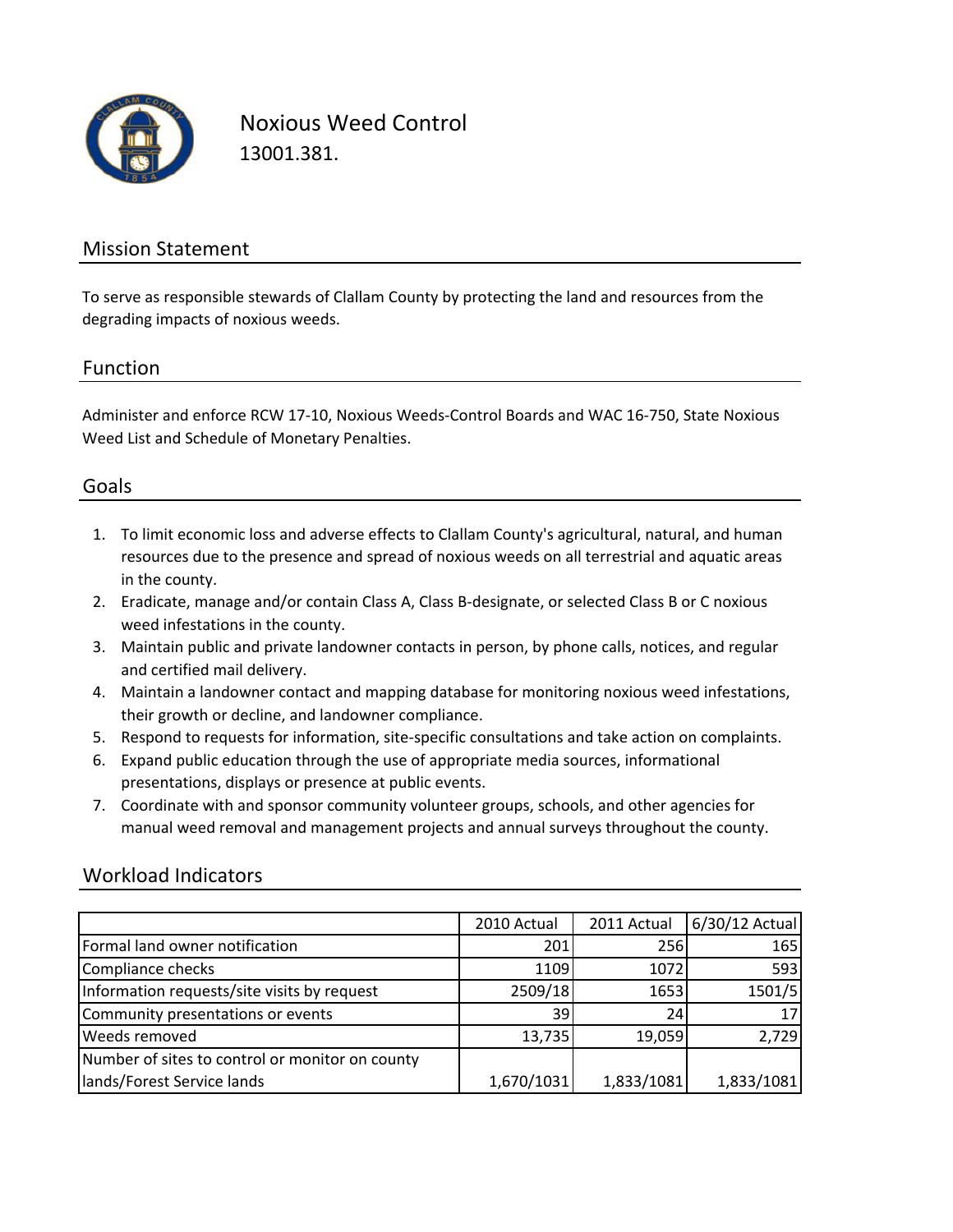| Road miles to survey: city, county, state highway, |                 |           |          |
|----------------------------------------------------|-----------------|-----------|----------|
| private roads, and acreage/Forest Service          | 1500/337        | 1500/337  | 1500/113 |
| Cooperative Weed Management Area (CWMA) -          |                 |           |          |
| sponsor and coordinate Olympic Knotweed Working    |                 |           |          |
| Group - # waterways/# landowner contact-           |                 |           |          |
| agreements                                         | 16/222          | 14/378    |          |
| WA Noxious Weed Control Board                      |                 | \$94,224  | \$59,495 |
| <b>WSDA Grant Management</b>                       | \$40,789        | \$43,728  | \$18,600 |
| Forest Health Protection Grant Managem10000ent     | 50 <sub>l</sub> | \$5,000   | \$10,000 |
| <b>USDA Forest Service</b>                         | \$120,000       | \$130,500 | \$71,000 |

## Grant Funding Sources

This fund receives grant revenue from the following agencies:

- 1. Federal Department of Agriculture, Forest Service Title II and Forest Health Protection
- 2. Washington State Department of Agriculture,

#### Revenues

|                                       | 2010 Actual | 2011 Actual | 6/30/12 Actual | 2013 Budget |
|---------------------------------------|-------------|-------------|----------------|-------------|
| <b>Beginning Fund Balance</b>         | 178,659     | 155,414     | 163,090        | 144,103     |
| <b>Taxes</b>                          | 89,607      | 94,224      | 59,495         |             |
| <b>Licenses and Permits</b>           |             |             |                |             |
| Intergovernmental Revenues            | 36,558      | 94,228      | 75,574         | 77,610      |
| <b>Charges for Goods and Services</b> | 350         | 9,868       | 8,720          | 10,621      |
| <b>Fines and Forfeits</b>             |             |             |                |             |
| <b>Miscellaneous Revenues</b>         |             |             |                | 94,224      |
| <b>Other Financing Sources</b>        |             |             |                |             |
| <b>Transfers In</b>                   | 17,500      |             |                |             |
| Total                                 | \$322,674   | \$353,734   | \$306,879      | \$326,558   |

# Expenditures

|                                        | 2010 Actual | 2011 Actual | 6/30/12 Actual | 2013 Budget |
|----------------------------------------|-------------|-------------|----------------|-------------|
| <b>Ending Fund Balance</b>             | 155,514     | 163,090     | 236,926        | 110,503     |
| Salaries and Wages                     | 99,934      | 92,989      | 41,035         | 101,521     |
| <b>Personnel Benefits</b>              | 25,192      | 24,526      | 9,939          | 23,671      |
| <b>Supplies</b>                        | 4,476       | 8,323       | 1,930          | 15,600      |
| <b>Other Services and Charges</b>      | 7,172       | 26,100      | 1,129          | 46,837      |
| <b>Intergovernmental Services</b>      |             |             |                |             |
| Capital Outlays                        | ი           |             |                |             |
| <b>Interfund Payments for Services</b> | 30,386      | 38,706      | 15,919         | 28,426      |
| <b>Transfers Out</b>                   |             |             |                | 0           |
| Total                                  | \$322,674   | \$353,734   | \$306,879      | \$326,558   |